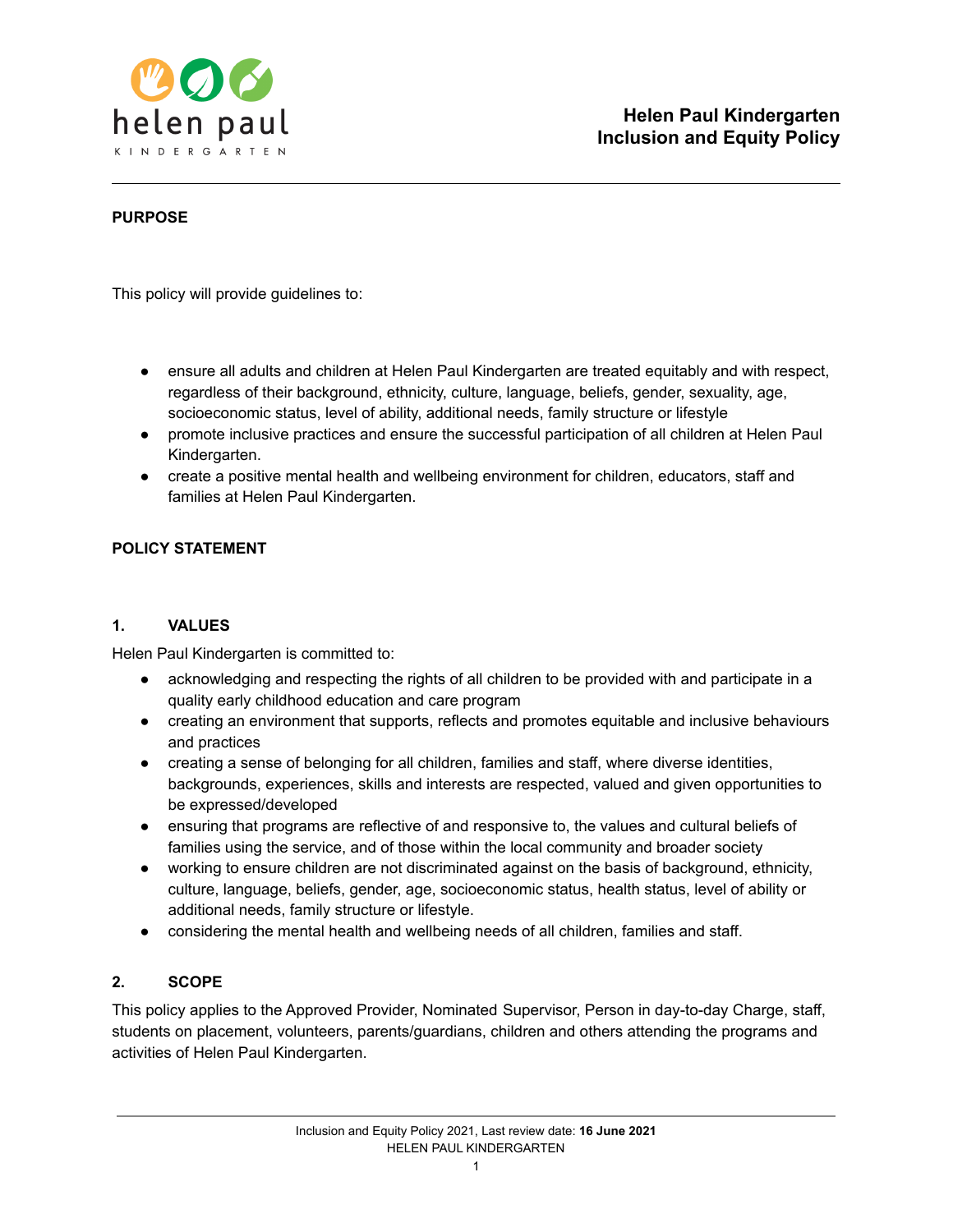

# **3. BACKGROUND AND LEGISLATION**

## **Background**

The National Quality Framework (NQF) recognises all children's capacity and right to succeed regardless of diverse circumstances, cultural background and abilities. Education and care services must hold high expectations for the learning and development of all children, and at the same time recognise that every child follows an individual learning path and will progress in different and equally meaningful ways. Inclusion involves taking into account children's social, cultural and linguistic diversity (including learning styles, abilities, disabilities, gender, family circumstances and geographic location) in curriculum decision-making processes. Early childhood education and care services must implement responsive, equitable, individualised opportunities and additional support whenever barriers are identified.

The NQF is underpinned by a commitment to 'Closing the Gap' and acknowledges Australia is a nation of great diversity and ancient land that has been cared for by Indigenous Australians for many thousands of years. Education and care services have a shared responsibility to support children, families, colleagues and the local community to understand, respect and value diversity.

State and Commonwealth laws prohibit discrimination based on personal characteristics, including race, age, gender, sexuality, religious belief, disability or illness and parental status.

Under the Child Safe Standards, services are expected to provide environments and activities that encourage all children to participate in and celebrate their identity. The standards are underpinned by three overarching principles which require services to take into consideration the increased vulnerability of Aboriginal children, children from culturally and linguistically diverse backgrounds and children with disabilities.

The Victorian Government requires funded organisations to ensure that their policies and procedures promote equality of opportunity for all children to enable their full participation in kindergarten. A service's philosophy should reflect the values of inclusion and equity which are supported by developing and implementing an inclusion and equity policy. Developing professional knowledge and skills, and using family-centred practice (refer to *Definitions*) to work in partnership with children, families, communities, and other services and agencies will assist services to identify, include and support children with additional needs and their families.

### **Legislation and standards**

Relevant legislation and standards include but are not limited to:

- *● Age Discrimination Act 2004*
- *● Charter of Human Rights and [Responsibilities](http://www.legislation.vic.gov.au/Domino/Web_Notes/LDMS/PubStatbook.nsf/f932b66241ecf1b7ca256e92000e23be/54d73763ef9dca36ca2571b6002428b0!OpenDocument) Act 2006* (Vic)
- *●* Charter for Children in Out-of-home Care (Vic)
- *● Children, Youth and Families Act 2005* (Vic)
- *● Child Wellbeing and Safety Act 2005* (Vic)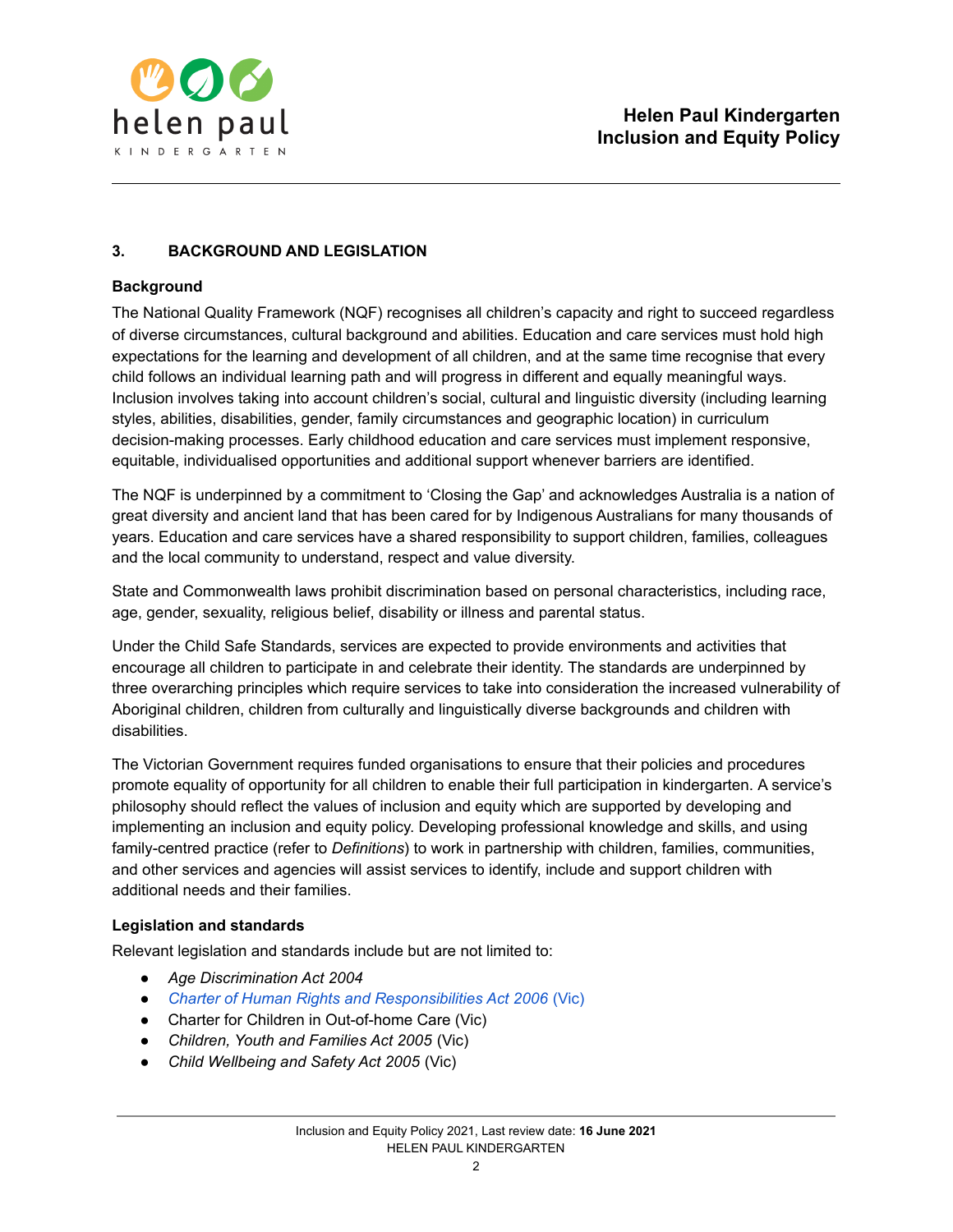

- *●* Child Safe Standards (Vic)
- *●* Dardee Boorai: the Victorian Charter of Safety and Wellbeing for Aboriginal Children and Young People (Vic)
- *● Disability Act 2006* (Vic)
- *● Disability Discrimination Act 1992* (Cth)
- *● Education and Care Services National Law Act 2010*
- *● Education and Care Services National Regulations 2011*
- *● Equal Opportunity Act 2010* (Vic)
- *● Fair Work Act 2009* (Cth)
- *● Health Records Act 2001* (Vic)
- *● Privacy and Data Protection Act 2014* (Vic)
- *● National Quality Standards* Quality Areas 1-7
- *● Occupational Health and Safety Act 2004*
- *● Privacy Act 1988* (Cth)
- *● Racial and Religious Tolerance Act 2001* (Vic)
- *● Racial Discrimination Act 1975* (Cth)
- *● Sex Discrimination Act 1984* (Cth)

## **4. DEFINITIONS**

The terms defined in this section relate specifically to this policy. For commonly used terms e.g. Approved Provider, Nominated Supervisor, Regulatory Authority etc. refer to the *General Definitions* section of this manual.

**Additional needs:** A broad term relating to challenges experienced across a number of areas including physical health, mental health, disability, developmental concern, or emotional need (resulting from trauma, abuse or grief), family displacement (due to war or refugee status), domestic violence, mental illness, family separation or divorce, which affects a person's ability to participate or learn.

**Culture:** The values and traditions of groups of people that are passed from one generation to another.

**Culturally and linguistically diverse (CALD):** Refers to individuals and groups who are from diverse racial, religious, linguistic and/or ethnic backgrounds.

**Developmental delay:** A delay in the development of a child under the age of 6 years that:

- a) is attributable to mental or physical impairment, or a combination of mental and physical impairments, and
- b) is manifested before the child attains the age of 6 years, and
- c) results in substantial functional limitations in one or more of the following areas of major life activity:
	- i) self-care
	- ii) receptive and expressive language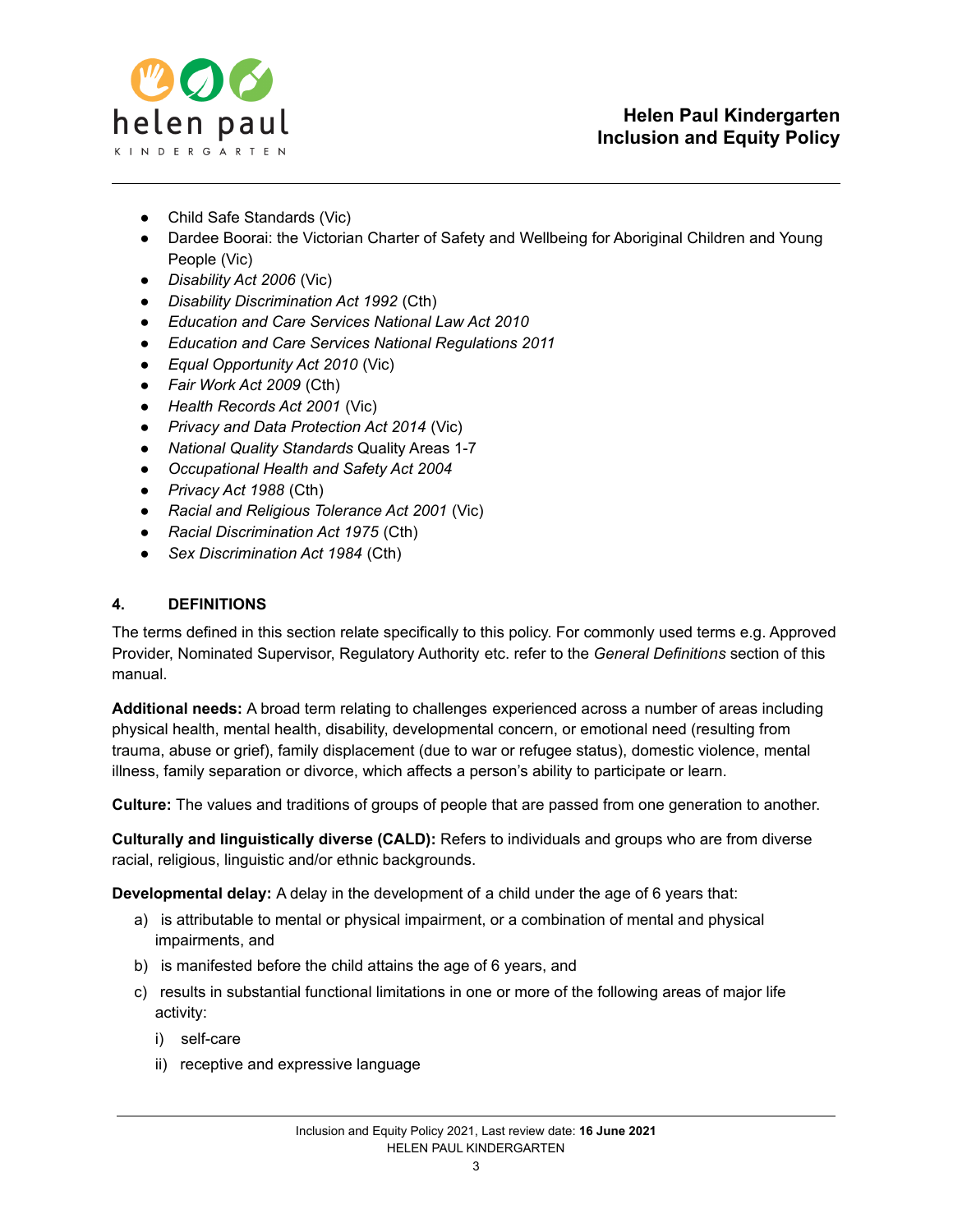

- iii) cognitive development
- iv) motor development, and
- d) reflects the child's need for a combination and sequence of special interdisciplinary or generic care, treatment or other services that are of extended duration and are individually planned and

coordinated (*Disability Act 2006* (Vic)).

**Disability:** In relation to a person, refers to:

- a sensory, physical or neurological impairment or acquired brain injury, or any combination thereof, that:
	- is, or is likely to be, permanent, and
	- causes a substantially reduced capacity in at least one of the areas of self-care, self-management, mobility or communication, and requires significant ongoing or long-term episodic support, and
	- is not related to ageing, or
		- an intellectual disability, or
		- a developmental delay (Disability Act 2006 (Vic)).

**Diversity:** Refers to all characteristics that make individuals different from one another, including race, religion, language, ethnicity, beliefs, age, gender, sexual orientation, level of ability, additional needs, socioeconomic status, educational attainment, personality, marital and/or parental status, family structure, lifestyle and general life/work experience.

**Early Start Kindergarten:** A funding program that enables three-year-old Aboriginal and Torres Strait Islander children, and children known to Child Protection, to attend a free kindergarten program that is planned and delivered by an early childhood teacher for a specific number of hours.

**Equity:** (In the context of human rights) is the behaviour of acting in a fair and just manner towards others.

### **Family-centred practice:**

Practice which:

- uses families' understanding of their children to support shared decision-making about each child's learning and development
- creates a welcoming and culturally inclusive environment, where all families are encouraged to participate in and contribute to children's learning and development
- actively engages families and children in planning children's learning and development
- provides feedback to families on each child's learning, and provides information about how families can further advance children's learning and development at home and in the community.

**Inclusion:** The engagement and involvement of children and families to ensure that all individuals have an equal opportunity to participate and achieve their maximum potential.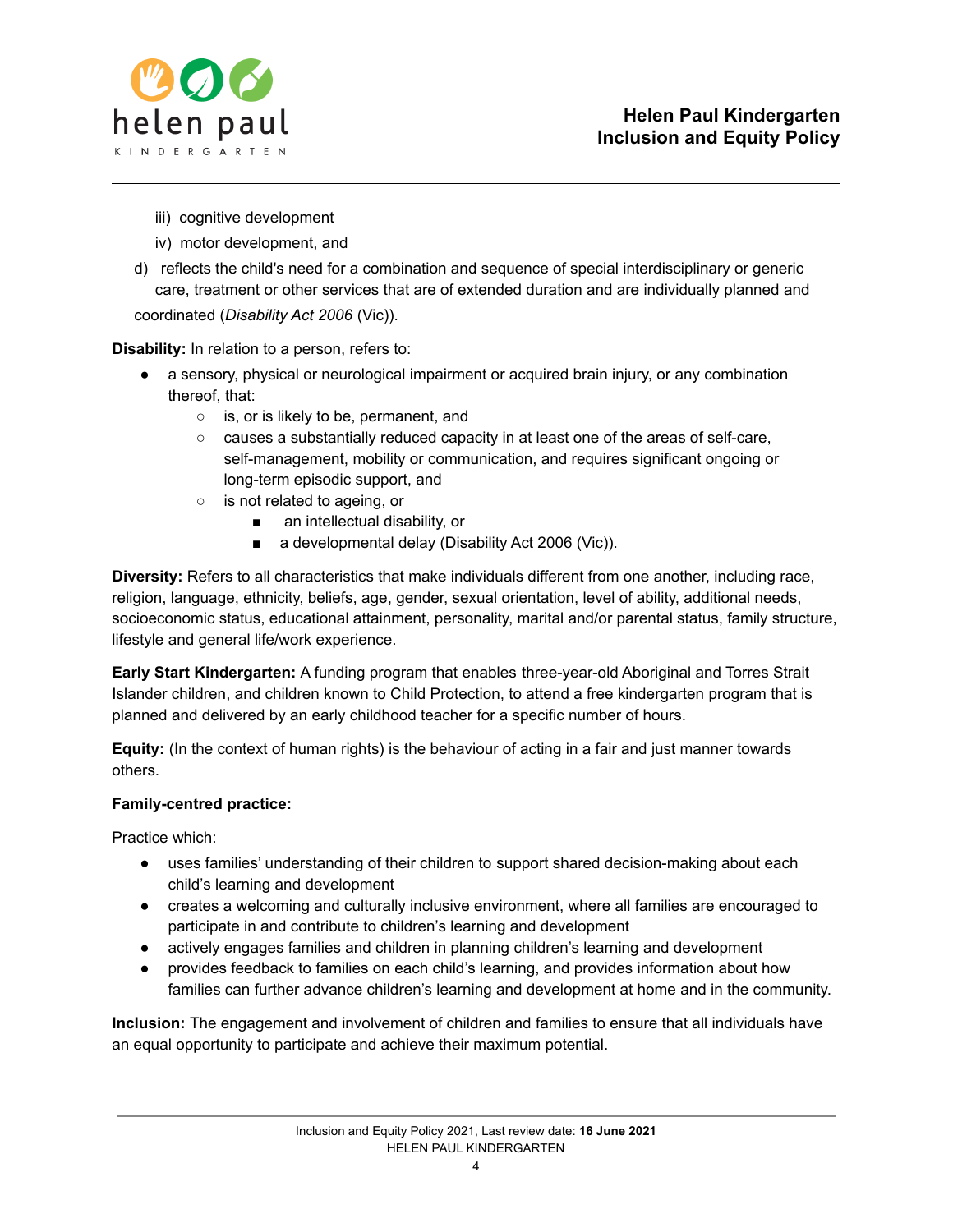

**Kindergarten Fee Subsidy (KFS)**: A state government subsidy paid directly to the funded service to enable eligible families to attend a funded kindergarten program or funded three-year-old place at no cost (or minimal cost) to promote participation. Details are available in *The Kindergarten Guide (*refer to *Sources).*

**Kindergarten Inclusion Support Packages:** A package of support for children with a disability and high support needs and/or with complex medical needs.

**Mental health** in early childhood can be understood as a young child's ability to experience, regulate and express emotions; form close and secure interpersonal relationships; and explore the environment and learn – all in the context of family, community and cultural expectations for young children. Infant mental health is synonymous with healthy social and emotional development (from *KidsMatter –* refer to *Sources*).

**Out-of-Home Care:** Is the term used in Victoria when a child or young person is placed in care away from their parents. It includes placement in kinship care, home-based care such as foster care and residential care. For these children, the State of Victoria is their legal parent, and with this comes the responsibilities of a parent to care for and protect them, and to ensure that they have access to all the services they need for their immediate and longer term benefit (*Early Childhood Agreement on Out-of-Home Care* – refer to *Sources*).

## **5. Sources and related policies**

### **Sources**

- *Early Childhood Agreement for Children in Out-of-Home Care* (January 2019). Endorsed by the Department of Education and Early Childhood Development, the Department of Human Services, Municipal Association of Victoria, Early Learning Association Australia, Victorian Aboriginal Child Care Agency, Victorian Aboriginal Children and Young People's Alliance, Centre for Excellence in Child and Family Welfare, Community Child Care Association, Vic Tas Primary Health Network Alliance, Victorian Healthcare Association and Victorian Aboriginal Education Association Incorporated. [www.education.vic.gov.au](http://www.education.vic.gov.au)
- Early Childhood Australia (ECA) and Early Childhood Intervention Australia's (ECIA) *Position Statement on the Inclusion of Children with a Disability in Early Childhood Education and Care –* available at: Search 'statement on inclusion of children with disability' at: [www.earlychildhoodaustralia.org.au/our-work/inclusion-resources/](http://www.earlychildhoodaustralia.org.au/our-work/inclusion-resources/)
- *fka* Children's Services [www.fka.com.au](http://www.fka.com.au)
- *Guide to the National Quality Framework*: [www.acecqa.gov.au](https://www.acecqa.gov.au/)
- *Guide to the National Quality Standard*: [www.acecqa.gov.au](http://www.acecqa.gov.au)
- *Be You: <https://beyou.edu.au/>*
- *The Kindergarten Funding Guide* (DET): [www.education.vic.gov.au](http://www.education.vic.gov.au)
- *Victorian Early Years Learning and Development Framework* Principle Practice Guide 1: Family-centred *and Practice Guide Four: Equity and Diversity*: [www.education.vic.gov.au](http://www.education.vic.gov.au/Pages/default.aspx)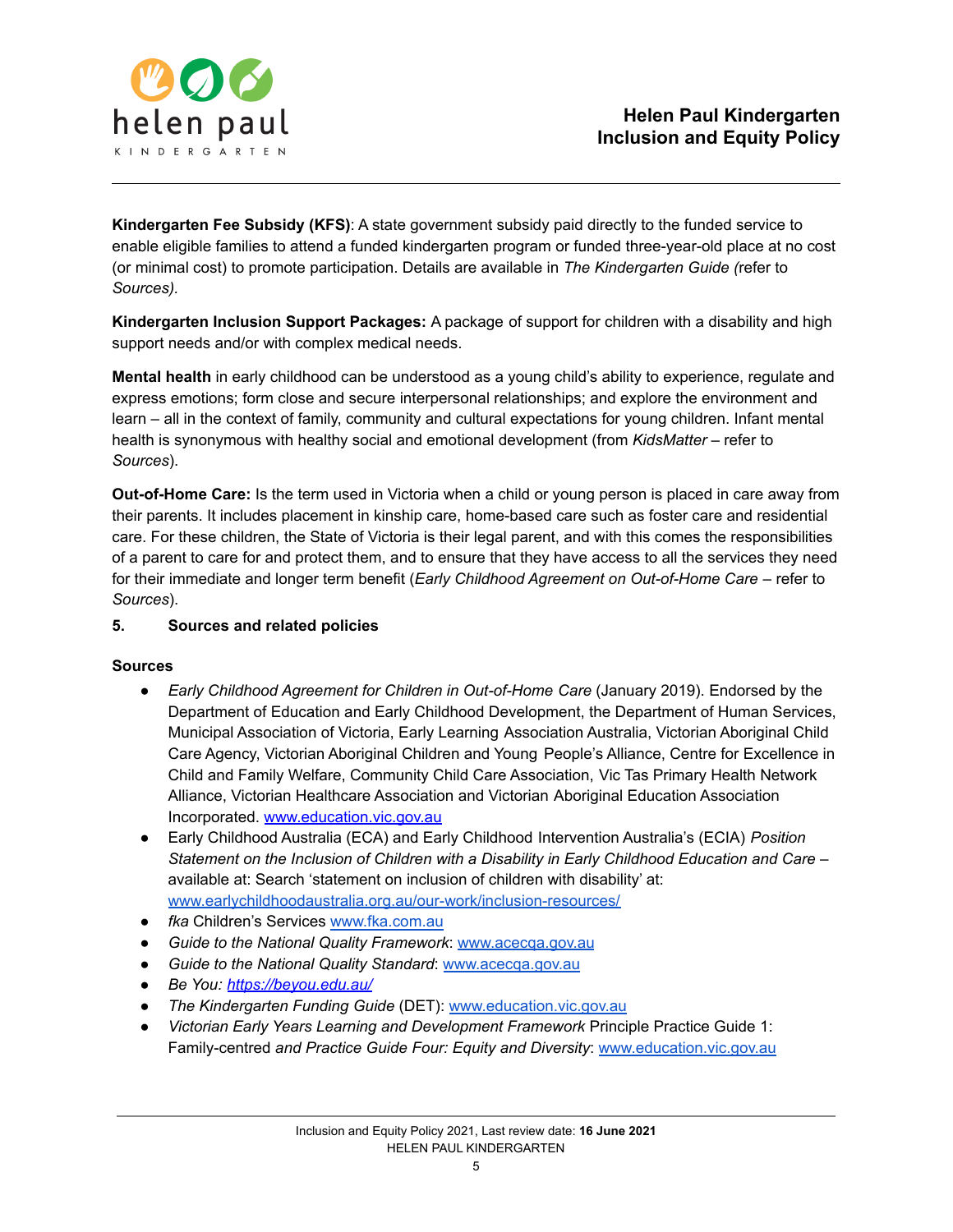

### Service policies

- *● Anaphylaxis Policy*
- *● Asthma Policy*
- *● Child Safe Environment Policy*
- *● Code of Conduct Policy*
- *● Complaints and Grievances Policy*
- *● Curriculum Development Policy*
- *● Dealing with Infectious Diseases Policy*
- *● Dealing with Medical Conditions Policy*
- *● Diabetes Policy*
- *● Enrolment and Orientation Policy*
- *● Epilepsy Policy*
- *● Excursions and Service Events Policy*
- *● Fees Policy*
- *● Interactions with Children Policy*
- *● Nutrition and Active Play Policy*
- *● Privacy and Confidentiality Policy*
- *● Staffing Policy*

# **PROCEDURES**

### **The Approved Provider is responsible for:**

- ensuring that service programs are available and accessible to families from a variety of backgrounds (refer to *Curriculum Development Policy*)
- encouraging collaborative, family-centred practice (refer to *Definitions*) at the service which facilitates the inclusion and active participation of both the child and the family at the service
- providing families with information about the support options available for children attending Helen Paul Kindergarten
- ensuring that educational programs are delivered in accordance with an approved learning framework, are based on the developmental needs, interests and experiences of each child, and take into account the individual differences of each child (*Victorian Early Years Learning and Development Framework Practice Guide Four: Equity and Diversity* – refer to *Sources*)
- ensuring that the enrolment process is fair and equitable, and facilitates access for all children (refer to *Enrolment and Orientation Policy*)
- tailoring the orientation process to meet the individual needs of children and families (refer to *Enrolment and Orientation Policy*)
- identifying the barriers to participation in-service programs and activities, and developing strategies to overcome these barriers
- ensuring that facilities are designed or adapted to support access by every child, family, educator and staff member, including adaptive equipment to support the inclusion of all children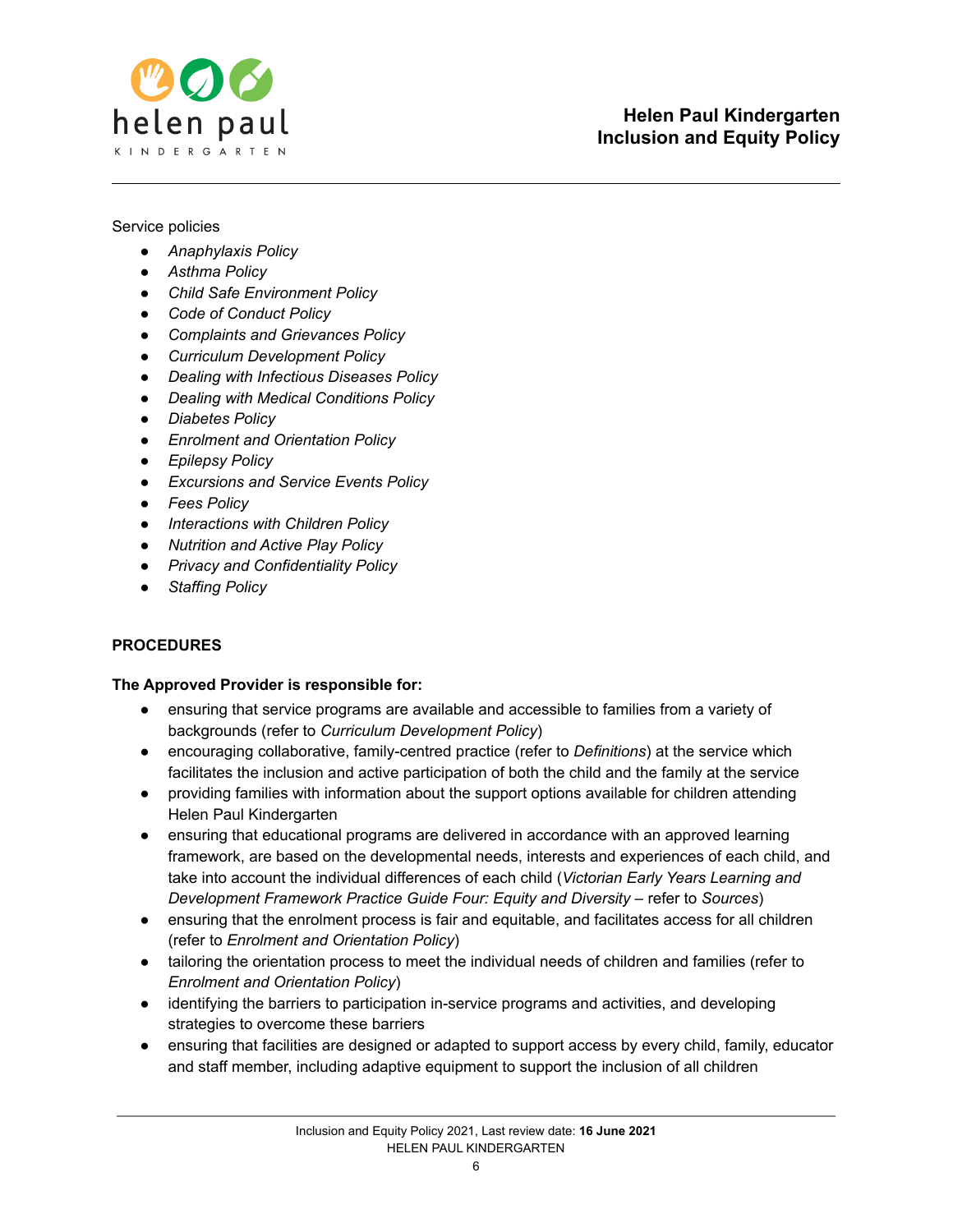

- ensuring that staff have access to appropriate and accredited professional development activities that promote a positive understanding of diversity, inclusion and equity, and mental health and wellbeing, and provide skills to assist in implementing this policy (refer to *Staffing Policy*)
- ensuring that the Nominated Supervisor and all staff are aware of the service's expectations regarding positive, respectful and appropriate behaviour when working with children and families (refer to *Code of Conduct Policy* and *Interactions with Children Policy*)
- considering any issues regarding fees that may be a barrier to families enrolling at Helen Paul Kindergarten, and removing these barriers wherever possible (refer to *Fees Policy*)
- ensuring that all eligible families are supported to access the Kindergarten Fee Subsidy (refer to *Definitions* and *Fees Policy*), including families with concession cards, Aboriginal and Torres Strait Islander families, and refugee and asylum seeker families
- providing service information in various community languages wherever possible
- using language services (refer to *Sources*) to assist with communication where required and considering the employment of a multilingual worker/s to meet the needs of culturally and linguistically diverse (CALD) families
- working with the Nominated Supervisor and educators to ensure appropriate program planning and resourcing for children with additional needs (refer to *Definitions*)
- where practicable, accessing resources, support and professional development to facilitate inclusion of children with additional needs who are ineligible for specific support packages
- ensuring collaborative relationships with specialised services and professionals to provide support and services for families and children with a disability, complex medical needs and/or developmental delay
- ensuring that all eligible three-year-old Aboriginal and Torres Strait Islander children and children known to Child Protection are supported to access the Early Start Kindergarten program (refer to *Definitions*)
- implementing appropriate programs and practices to support vulnerable children and families, including working co-operatively with relevant services and/or professionals , where required (refer to *Child Safe Environment Policy*)
- ensuring that service programs are inclusive of all children with medical conditions
- ensuring that no employee, prospective employee, parent/guardian, child, volunteer or student at the service are discriminated against
- ensuring that any behaviour or circumstances that may constitute discrimination or prejudice are dealt with in an appropriate manner (refer to *Complaints and Grievances Policy*)
- ensuring there are clear referral options and pathways for children, staff, educators and families to access support services for mental health and wellbeing
- ensuring that educators and staff are supported to learn about and care for their own mental health and wellbeing
- ensuring that mental health and wellbeing information and policy requirements are included in educator and staff orientation/induction
- ensuring that leadership practices and on-the-ground support enable a work environment that minimises stress and promotes mental health and wellbeing for educators and staff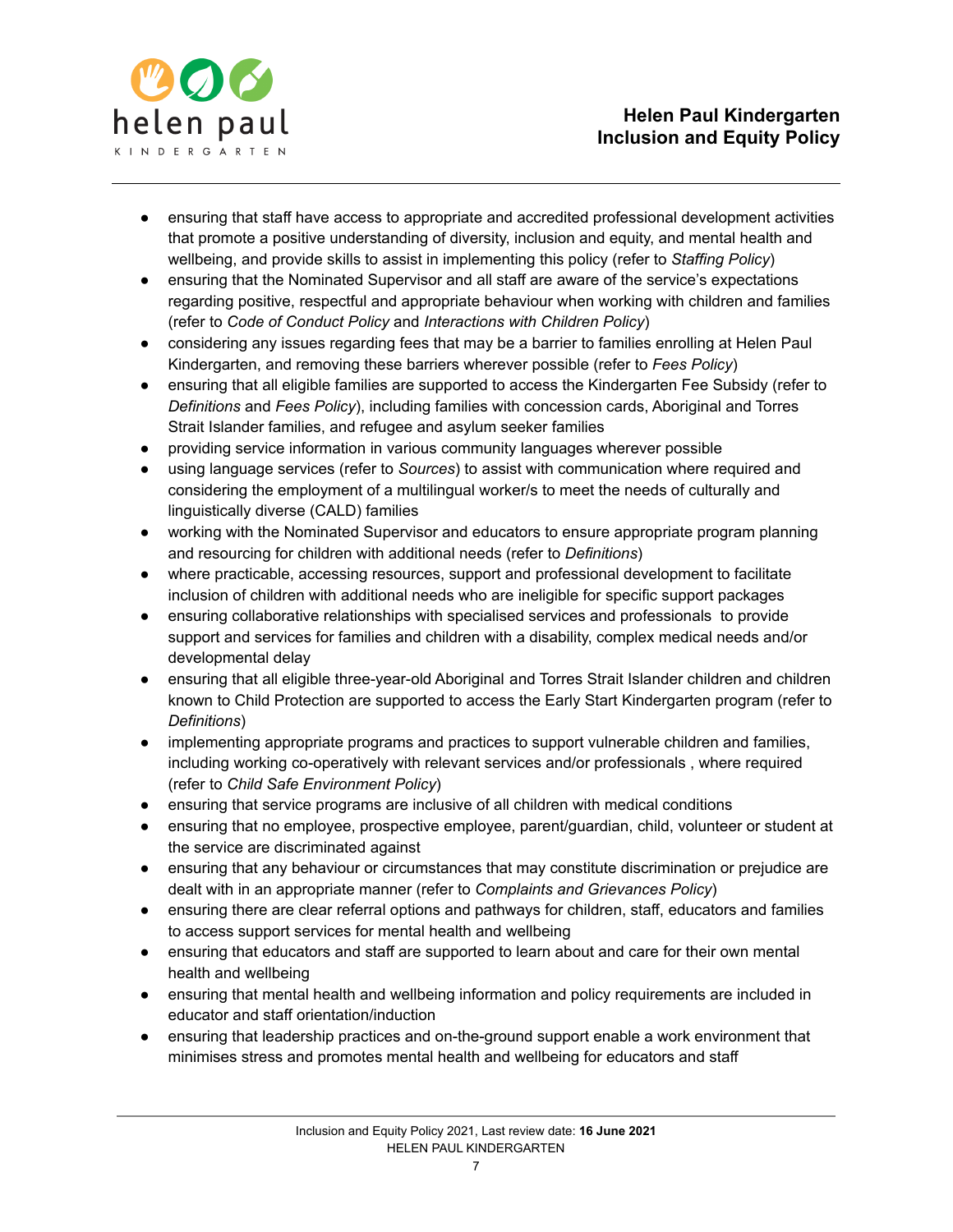

● ensuring that all policies of Helen Paul Kindergarten, including the *Privacy and Confidentiality Policy*, are adhered to at all times.

## **The Nominated Supervisor and Persons in Day to Day Charge are responsible for:**

- ensuring that the service provides a safe, inclusive and empowering environment that celebrates diversity through positive, respectful and appropriate behaviour when working with children and families (refer to *Code of Conduct Policy* and *Interactions with Children Policy*)
- ensuring the diversity and interests of the children, families, educators and staff are reflected in the physical environment
- ensuring there are quiet and reflective spaces for children, educators and families
- ensuring that cultural values and expectations about health and wellbeing are respected
- providing an educational program that is reflective of the service's values, beliefs and philosophy, and embraces the principles of fairness, equity, diversity and inclusion (*Victorian Early Years Learning and Development Framework Practice Guide Four: Equity and Diversity* – refer to *Sources*)
- identifying children with additional needs
- being aware of support and resources available to ensure that children are included in service programs
- ensuring that service programs are inclusive of all children with medical conditions
- using family-centred practice (refer to *Definitions*) and working collaboratively with staff, parents/guardians, specialist services and other professionals to implement the program at the service and provide individualised support for children
- providing information to families about the support available to assist children
- providing opportunities for families to contribute to the program as key partners
- ensuring that parents/guardians are consulted, kept informed and provide written consent, where individualised programs, action, support or intervention are planned and provided for their child
- responding to the needs and concerns of parents/guardians, and providing support and guidance, where appropriate
- working with educators to ensure appropriate program planning and resourcing for children with additional needs (refer to *Definitions*)
- providing support and guidance to educators/staff
- organising appropriate resources and accredited professional development for staff to enable all children to be included at the service, and to understand when and how to refer children to additional support
- developing links with other services and/or professionals to support mental health and wellbeing, children with additional needs and have referral pathways in place
- ensuring that the program provides opportunities for all children to participate and interact with one another
- using language services (refer to *Sources*) to assist with communication, where required
- ensuring that individualised programs incorporate opportunities for regular review and evaluation, in consultation with all people involved in the child's education and care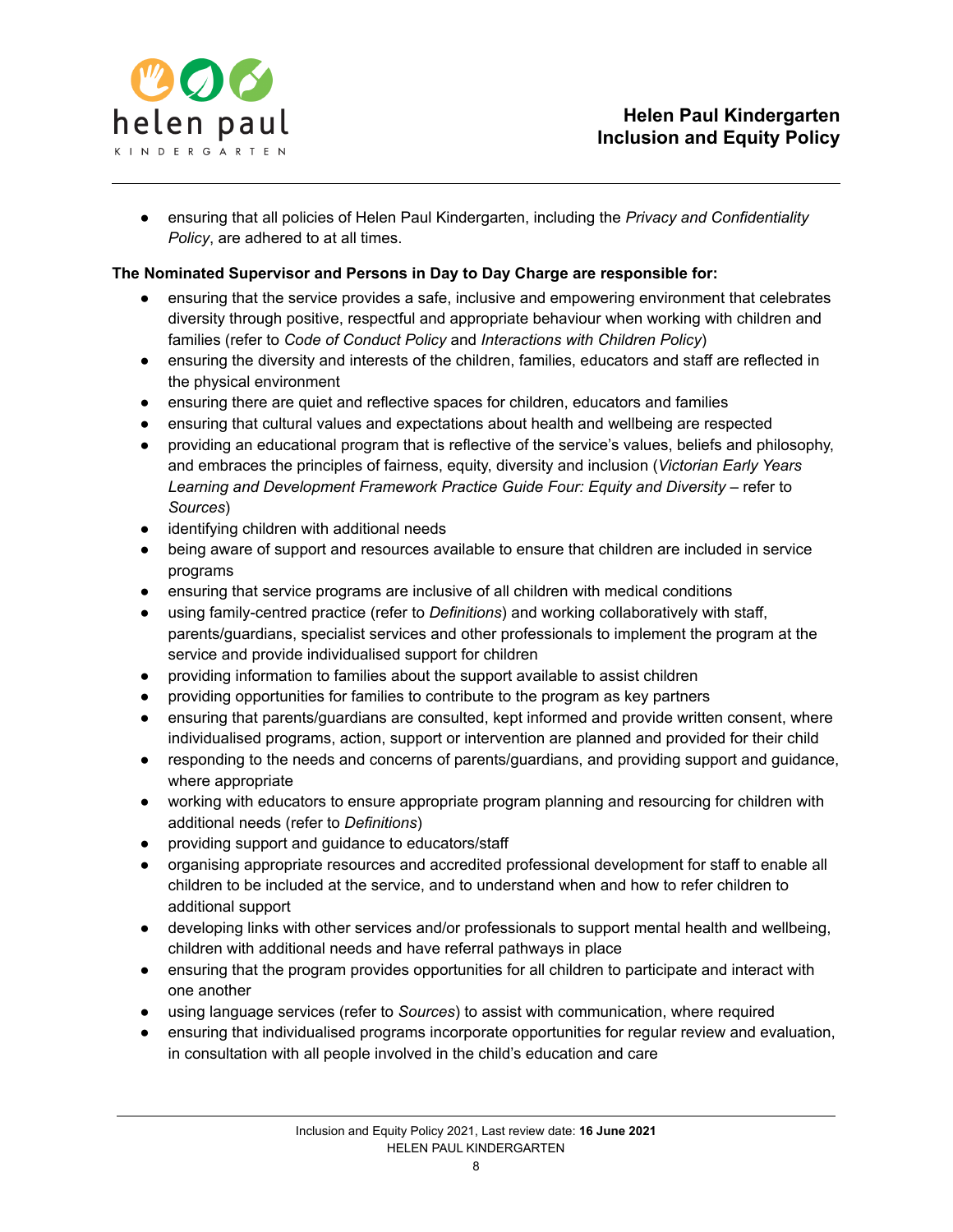

- providing information to families about local parenting and family services, mental health and wellbeing and other resources that are available to support the health and wellbeing of children and families
- developing partnerships with other education and care settings and schools to enable children to move successfully from one setting to another
- notifying the Approved Provider of any behaviour or circumstances that may constitute discrimination, bullying, harassment or prejudice
- ensuring that no employee, prospective employee, parent/guardian, child, volunteer or student at the service is discriminated against
- ensuring that any behaviour or circumstances that may constitute discrimination or prejudice are dealt with in an appropriate manner (refer to *Complaints and Grievances Policy*)
- ensuring that all policies of Helen Paul Kindergarten, including the *Privacy and Confidentiality Policy*, are adhered to at all times.

# **Educators and all other staff are responsible for:**

- supporting the participation and inclusion of all children in the program at the service
- being aware of the service's expectations regarding positive, respectful and appropriate behaviour when working with children and families (refer to *Code of Conduct Policy* and *Interactions with Children Policy*)
- using family-centred practice (refer to *Definitions*) and working collaboratively with other staff, parents/guardians, specialist services and professionals to implement the program at the service and provide individualised support for children, where required
- delivering an educational program that is reflective of the service's values, beliefs and philosophy, and embraces the principles of fairness, equity, diversity and inclusion (*Victorian Early Years Learning and Development Framework Practice Guide Four: Equity and Diversity* – refer to *Sources*)
- embedding social and emotional learning in the service program and practice, and teaching children to care for their own mental health
- providing a range of opportunities in the outdoor and indoor spaces and the natural environment, for all children to engage in physical, explorative and creative experiences
- encouraging and supporting other educators, staff and families as role models to demonstrate positive and respectful relationships, and positive mental health and wellbeing
- undertaking appropriate, accredited professional development to support the inclusion of all children at the service
- using language services to assist with communication, where required
- understanding and respecting different cultural child-rearing and social practices
- working with the Approved Provider and Nominated Supervisor to ensure appropriate program planning and resourcing for children with additional needs (refer to *Definitions*)
- meeting any specialised medical and nutritional needs of children on a day-to-day basis (refer to *Dealing with Medical Conditions Policy* and *Nutrition and Active Play Policy*)
- providing information to families about the support available to assist children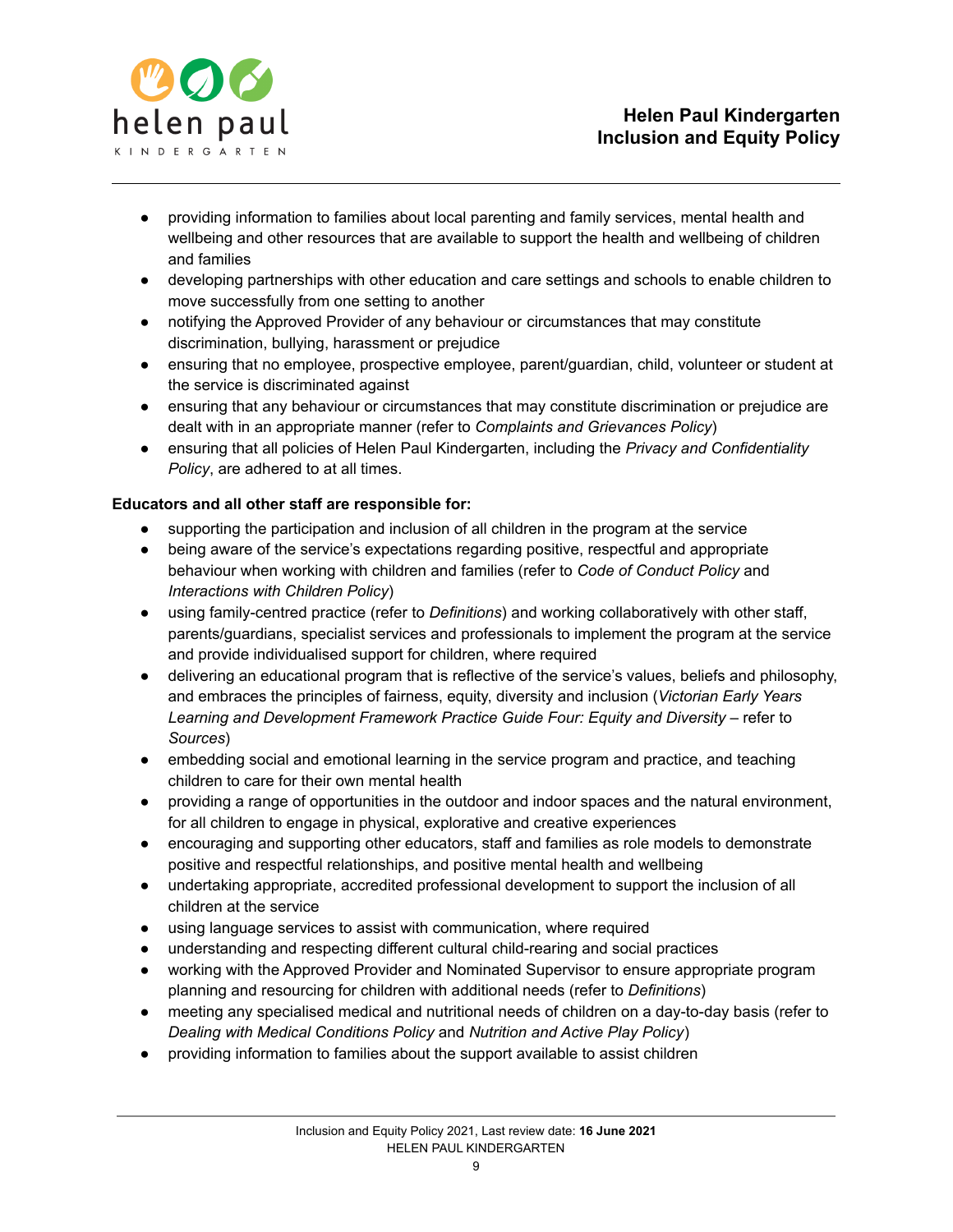

- discussing any concerns regarding individual children with the Nominated Supervisor or Approved Provider, and parents/guardians
- responding to the needs and concerns of parents/guardians, and providing support and guidance, where appropriate
- reviewing and evaluating individualised support programs in consultation with all people involved in the child's education and care
- critically reflecting on practice to ensure that interactions and programs embrace an approach in which children and families feel valued and respected, and that their contributions are welcomed
- notifying the Nominated Supervisor or Approved Provider of any behaviour or circumstances that may constitute discrimination or prejudice
- adhering to the policies of Helen Paul Kindergarten, including the *Privacy and Confidentiality Policy*, at all times.

## **Parents/guardians are responsible for:**

- adhering to the policies of Helen Paul Kindergarten, including the *Inclusion and Equity Policy, Code of Conduct* and the *Privacy and Confidentiality Policy*, at all times
- communicating with the service to ensure awareness of their child's specific needs
- raising any issues or concerns regarding their child's participation in the program
- responding to requests from educators for written permission to arrange for an assessment or collect reports on their child from service providers
- being involved in, keeping fully informed about, and providing written consent for any individualised intervention or support proposed/provided for their child.

# **Volunteers and students, while at the service, are responsible for following this policy and its procedures.**

### **EVALUATION**

In order to assess whether the values and purposes of the policy have been achieved, the Approved Provider will:

- regularly seek feedback from everyone affected by the policy regarding its effectiveness
- monitor the implementation, compliance, complaints and incidents in relation to this policy
- keep the policy up to date with current legislation, research, policy and best practice
- revise the policy and procedures as part of the service's policy review cycle, or as required
- notify parents/guardians at least 14 days before making any changes to this policy or its procedures unless a lesser period is necessary because of a risk.

# **ATTACHMENTS**

Nil